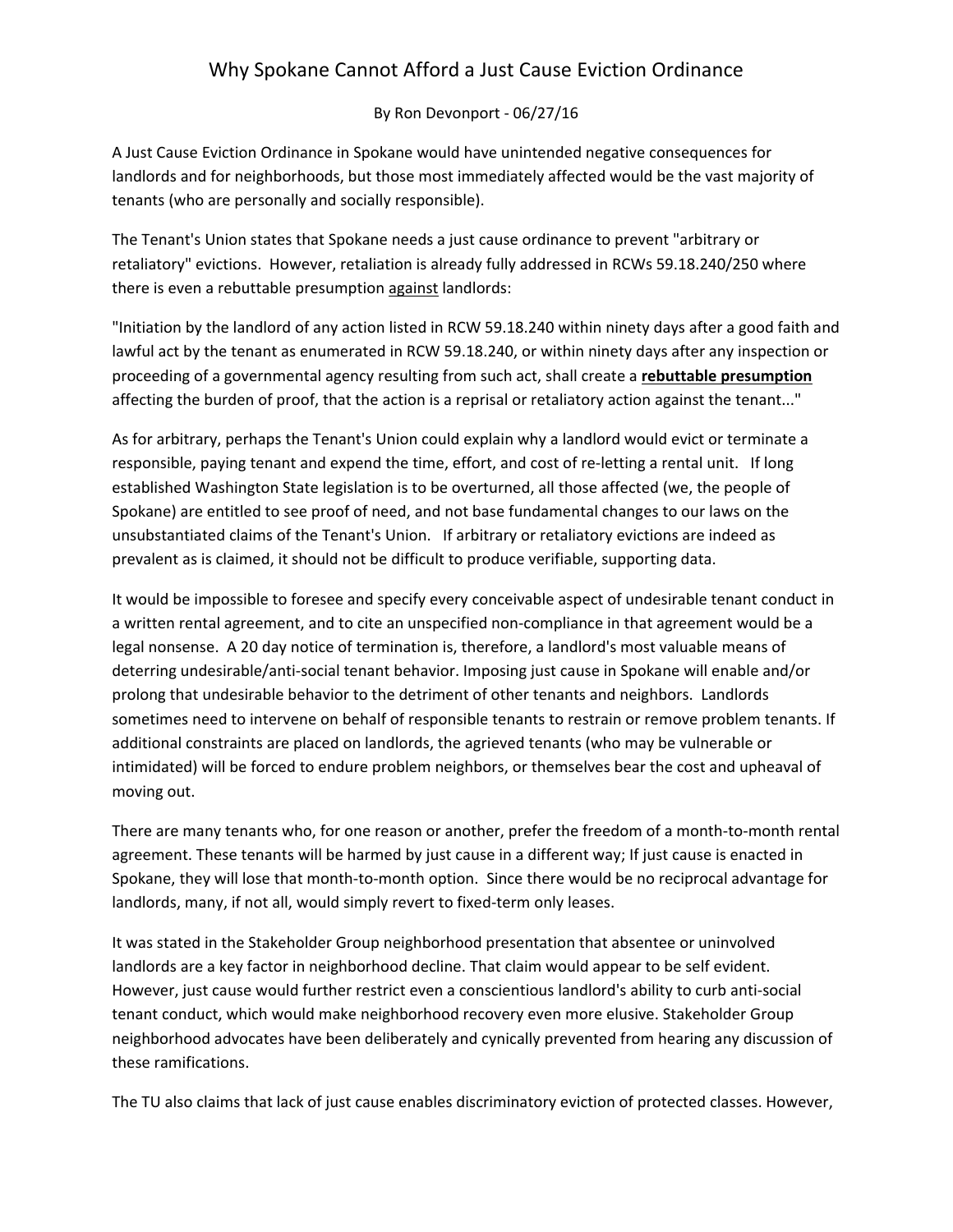## Why Spokane Cannot Afford a Just Cause Eviction Ordinance

#### By Ron Devonport ‐ 06/27/16

there is no explanation as to why a prejudiced landlord would let to someone of a protected class in the first place only to later evict them. As mentioned above, to establish this is a real and prevalent problem, reliable data should be sought and made available.

Lastly, it's worth noting that the TU's "Model Just Cause Eviction Ordinance For The City of Spokane" mentions the virtues of just cause ordinances enacted by various municipalities. However, the TU's list of causes has inflated the number of infractions and time‐window of the 3 day "pay or vacate" and the 10 day "comply or vacate" notices necessary for a landlord to justify an eviction beyond even the most egregious of the existing ordinances ‐ that of Seattle (compare the attached documents).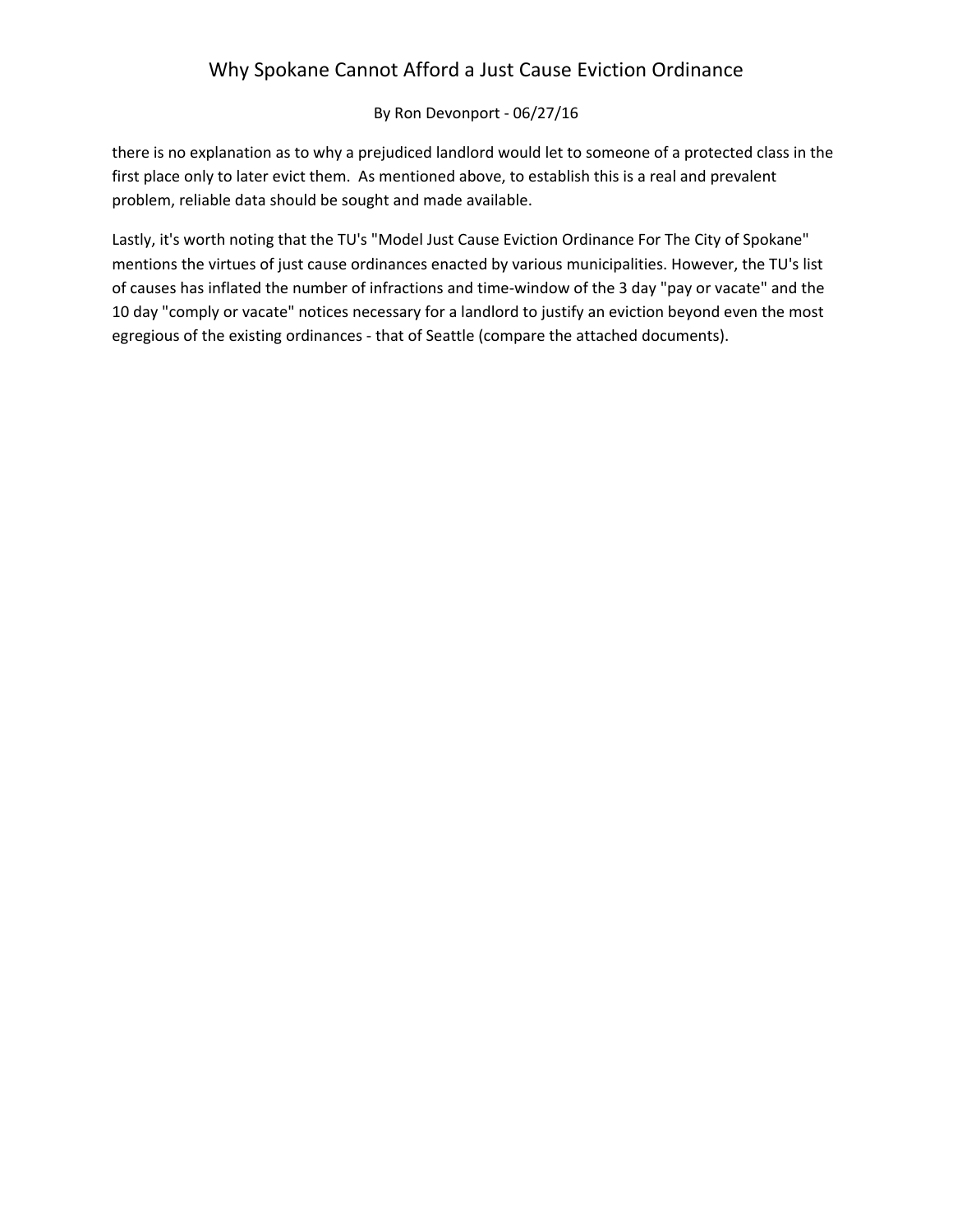

City of Seattle **Department of Planning and Development**

# Information for Tenants

## **TRANSLATIONS**

*For copies of this document in Cambodian, Chinese, Korean, Laotian, Russian, Somali, Spanish, Tagalog and Vietnamese, visit DPD's website at www.seattle.gov/dpd/ publications or call (206) 684-8467.*

*This summary of Washington state and City of Seattle landlord/tenant regulations must be provided to tenants by owners of residential rental property located in Seattle on at least an annual basis. Please note that City and State laws may not be identical on any particular topic; therefore, both sets of laws should be consulted. For legal advice, please consult an attorney.*

*September 2008*

## Seattle Landlord-Tenant Laws

## **OBLIGATIONS OF LANDLORDS**

Building owners must provide safe, clean, secure living conditions, including:

- Keeping the premises fit for human habitation and keeping common areas reasonably clean and safe
- Controlling insects, rodents and other pests
- Maintaining roof, walls and foundation and keeping the unit weathertight
- Maintaining electrical, plumbing, heating and other equipment and appliances supplied by the owner
- Providing adequate containers for garbage and arranging for garbage pickup
- When responsible for providing heat in rental units, from September through June maintaining daytime (7:00 a.m.-10:30 p.m.) temperatures at 65°F or above and nighttime temperatures at not less than 58°F
- In non-transient accommodations, providing keys to unit and building entrance doors and, in most cases, changing the lock mechanism and keys upon a change of tenants
- Installing smoke detectors and instructing tenants in their maintenance and operation

Owners are not required to make cosmetic repairs after each tenancy, such as installing new carpets or applying a fresh coat of paint.

## **OBLIGATIONS OF TENANTS**

Tenants must maintain rental housing in a safe, clean manner, including:

- Properly disposing of garbage
- Exercising care in use of electrical and plumbing fixtures
- Promptly repairing any damage caused by them or their guests
- Granting reasonable access for inspection, maintenance, repair and pest control
- Maintaining smoke detectors in good working order
- Refraining from storing dangerous materials on the premises

## **THE JUST CAUSE EVICTION ORDINANCE**

This ordinance requires landlords to have good cause in order to terminate a month-to-month tenancy. It specifies the only reasons for which a tenant in Seattle may be required to move, and requires owners to state the reason, in writing, for ending a tenancy when giving a termination notice. Unless otherwise noted, an owner must give a termination notice at least 20 days before the start of the next rental period. Good causes include:

- 1. The tenant fails to pay rent within three days of a notice to pay rent or vacate.
- 2. The owner has notified the tenant in writing of overdue rent at least four times in a 12-month period.

#### Table of Contents

| <b>Seattle Landlord-Tenant Laws</b>                   |              |
|-------------------------------------------------------|--------------|
|                                                       |              |
|                                                       | $\mathbf{1}$ |
|                                                       |              |
| Actions considered to be harassment or retaliation  3 |              |
| Other City ordinances that affect tenants and         | 3            |
| <b>Washington State Law</b>                           |              |
|                                                       |              |
|                                                       |              |
|                                                       |              |
|                                                       |              |
| Illegal Provisions in Rental Agreements  5            |              |
|                                                       |              |
|                                                       |              |
|                                                       |              |
|                                                       |              |
|                                                       |              |
| Making Changes to Month-to-Month Agreement  7         |              |
|                                                       |              |
|                                                       |              |
|                                                       |              |
|                                                       | 8            |
|                                                       | 9            |
|                                                       | 9            |
|                                                       | 10           |
|                                                       |              |

Seattle Municipal Tower, 700 Fifth Ave., Suite 2000, P.O. Box 34019, Seattle, WA 98104-4019 www.seattle.gov/dpd *DPD complies with the Americans with Disabilities Act. Accommodations for people with disabilities provided on request.*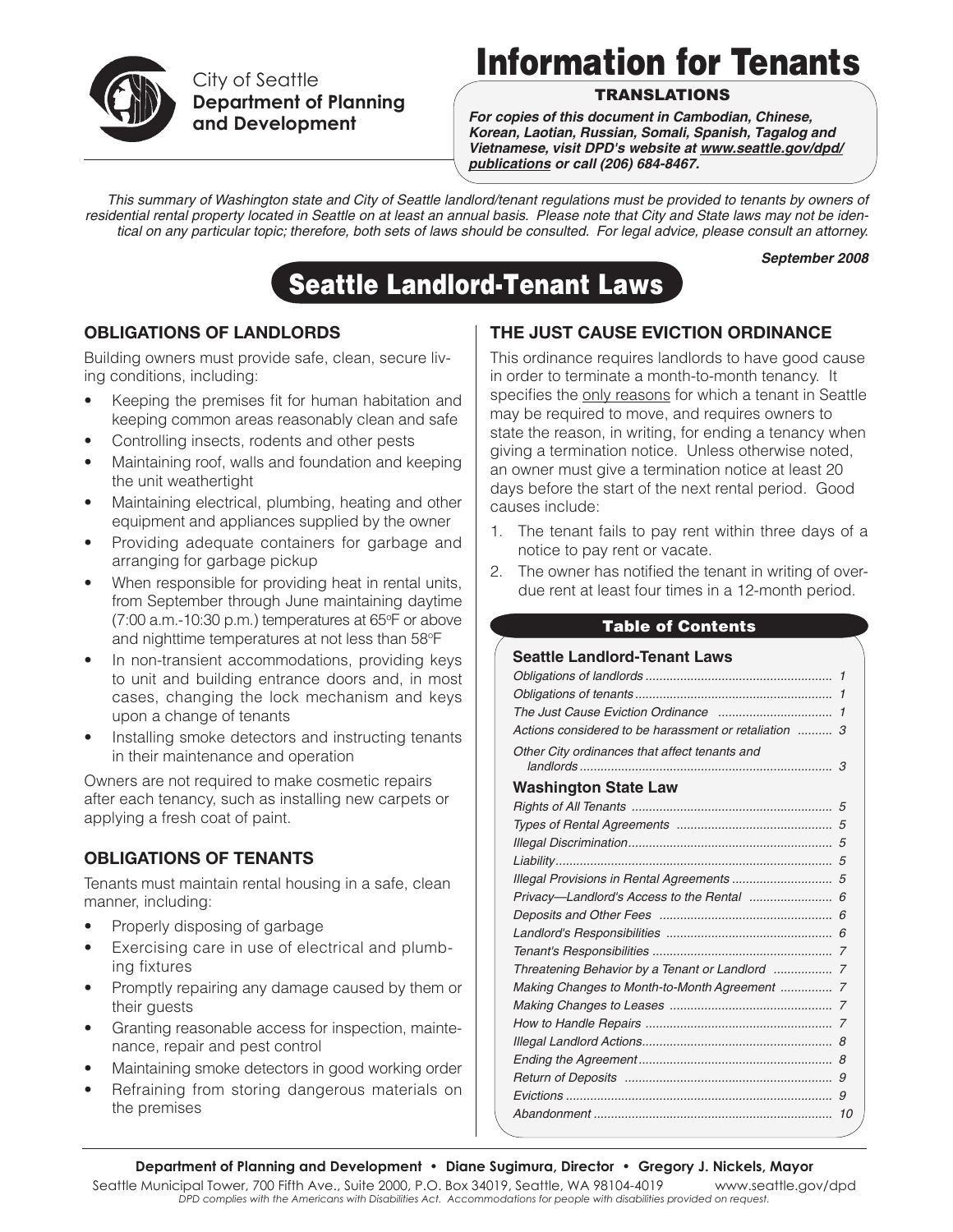- 3. The tenant does not comply with a material term of a lease or rental agreement within 10 days of receiving a notice to comply or vacate.
- 4. The tenant does not comply with a material obligation under the *Washington State Residential Landlord-Tenant Act* within 10 days of a notice to comply or vacate.
- 5. The owner has notified a tenant in writing at least three times in a 12-month period to comply within 10 days with a material term of the lease or rental agreement.
- 6. The tenant seriously damages the rental unit (causes "waste"), causes a nuisance (including drug-related activity), or maintains an unlawful business and does not vacate the premises within three days of notice to do so.
- 7. The tenant engages in criminal activity in the building or on the premises, or in an area immediately adjacent to the building or premises. The alleged criminal activity must substantially affect the health or safety of other tenants or the owner; illegal drug-related activity is one crime specified by the ordinance. An owner who uses this reason must clearly state the facts supporting the allegation, and must send a copy of the termination of tenancy notice to the DPD Property Owner Tenant Assistance (POTA) Unit.
- 8. The owner wishes to occupy the premises personally, or the owner's immediate family will occupy the unit, and no substantially equivalent unit is vacant and available in the same building. Immediate family includes the owner's spouse or owner's domestic partner, and the parents, grandparents, children, brothers and sisters of the owner or owner's spouse or owner's domestic partner. DPD may require a property owner to sign a certification of the intent to have a family member move in if a tenant has reason to believe the owner will not follow through with this reason. There is a rebuttable presumption of a violation if the designated person does not occupy the unit for a continuous period of 60 days out of the 90 days after the tenant vacates. A tenant whose tenancy is ended for this reason has a private right of action if he or she feels the owner has failed to comply with these requirements.
- 9. The owner wishes to terminate a tenant who lives in the same housing unit with the owner or the owner's agent; or the owner desires to stop sharing his or her house with a tenant living in an approved accessory dwelling unit (ADU) in an owner-occupied house.
- 10. The tenant's occupancy is conditioned upon employment on the property and the employment is terminated.
- 11. The owner plans major rehabilitation and has obtained required permits and a Tenant Relocation License. A tenant terminated for this reason has a private right of action if he or she feels the owner has failed to comply with these requirements.
- 12. The owner decides to convert the building to a condominium or a cooperative.
- 13. The owner decides to demolish a building or to convert it to non-residential use and has obtained the necessary permit and a Tenant Relocation License.
- 14. The owner desires to sell a single family residence (does not include condominium units) and gives the tenant written notice at least 60 days prior to the end of a rental period. The owner must list the property for sale at a reasonable price in a newspaper or with a realty agency within 30 days after the date the tenant vacates. Property owners may be required to sign a certification of the intent to sell the house if DPD receives a complaint. There is a rebuttable presumption of a violation if the unit is not listed or advertised, or is taken off the market or re-rented within 90 days after the tenant leaves. A tenant terminated for this reason has a private right of action if he or she feels an owner has failed to comply with these requirements.
- 15. The owner seeks to discontinue use of a unit not authorized under the Land Use Code, after receiving a Notice of Violation. The owner must pay relocation assistance to tenants who have to move so that the owner can correct the violation. Relocation assistance for low-income tenants is \$2,000; for other tenants it is an amount equal to two months' rent.
- 16. The owner needs to reduce the number of tenants sharing a dwelling unit in order to comply with Land Use Code restrictions (i.e., no more than eight people per dwelling unit if any are unrelated). For information on the procedures to terminate tenancies for this reason, please consult DPD Client Assistance Memo (CAM) #610 *Terminating Tenancies Under the Just Cause Eviction Ordinance*.
- 17. The owner must terminate a tenancy in a house containing an approved ADU in order to comply with the development standards for ADUs, after receiving a Notice of Violation of the Land Use Code. (If the violation is that the owner has moved out of the house and has rented both units, one unit must either be reoccupied by the owner or be removed.) The owner must pay relocation assistance to displaced tenants in the amount of \$2,000 for low-income tenants, or two months' rent in other cases. DPD may require a property owner to sign a certification of his or her intent to discontinue the use of the ADU.
- 18. An Emergency Order to Vacate and close the property has been issued by DPD and the tenants have failed to vacate by the deadline given in the Order.

**Failure to carry out stated cause:** If an owner terminates a tenant because of (1) the sale of a single family residence is planned, (2) the owner or a family member is to move in, (3) substantial rehabilitation is planned, (4) the number of residents must be reduced to eight, or (5) the owner is discontinuing the use of an ADU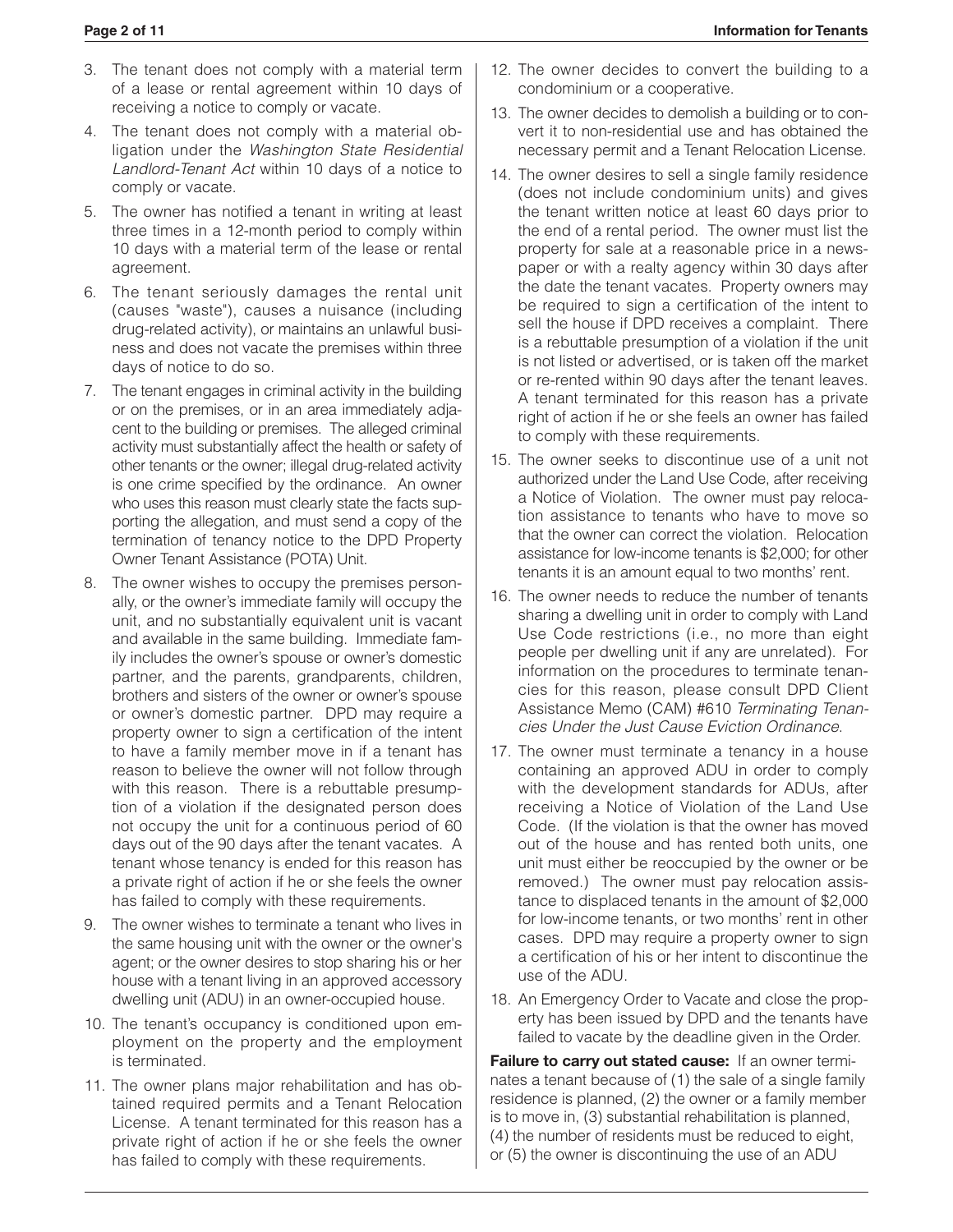after receipt of a notice of violation, and the owner fails to carry out the stated reason for terminating the tenancy, he or she may be subject to enforcement action by the City and a civil penalty of up to \$2,500.

**Private right of action for tenants:** If an owner terminates a tenant because of (1) the sale of a single family residence is planned, (2) the owner or a family member is to move in, or (3) substantial rehabilitation is planned, and if the owner fails to carry out the stated reason for terminating the tenancy, the tenant can sue the owner for up to \$2,000, costs, and reasonable attorney's fees.

For additional information on the Just Cause Eviction Ordinance, call DPD at (206) 615-0808 or visit the Seattle City Clerk's Office website at http://www. seattle.gov/leg/clerk/clerk.htm and look up Chapter 22.206 of the Seattle Municipal Code.

#### **ACTIONS CONSIDERED TO BE HARASSMENT OR RETALIATION**

City law prohibits retaliatory actions against either a tenant or a landlord. **These provisions are enforced by the Seattle Police Department.** 

A landlord is prohibited from harassing or retaliating against a tenant by:

- 1. Changing or tampering with locks on unit doors
- 2. Removing doors, windows, fuse box, furniture or other fixtures
- 3. Discontinuing utilities supplied by the owner
- 4. Removing a tenant from the premises except through the formal court eviction process
- 5. Evicting, increasing rent or threatening a tenant for reporting code violations to DPD or the Police Department or for exercising any legal rights arising out of the tenant's occupancy
- 6. Entering a tenant's unit, except in an emergency, or except at reasonable times with the tenant's consent after giving at least two days notice, or a one-day notice when showing units to prospective purchasers or tenants
- 7. Prohibiting a tenant, or a tenant's authorized agent who is accompanied by that tenant, from distributing information in the building, posting information on bulletin boards in accordance with building rules, contacting other tenants, assisting tenants to organize and holding meetings in community rooms or common areas

In most instances the law initially assumes that a landlord is retaliating if the landlord takes any of these actions within 90 days after a tenant reports a violation to DPD or to the Seattle Police Department, or within 90 days after a governmental agency action, such as making an inspection. In such cases the burden is on the landlord to rebut this presumption of retaliation.

against a landlord by:

- 1. Changing or adding locks on unit doors
- 2. Removing owner-supplied fixtures, furniture, or services
- 3. Willfully damaging the building

Harassment or retaliation by an owner or a tenant should be reported to the Seattle Police at 911 or the non-emergency number, (206) 625-5011.

#### **OTHER CITY ORDINANCES THAT AFFECT TENANTS AND LANDLORDS**

#### **1. Rental Agreement Regulation Ordinance**

Under this law, landlords who intend to increase rent and some other housing costs by 10 percent or more within a 12-month period must give 60 days written notice. Second, landlords are not allowed to require a month-to-month tenant to stay more than one rental period (e.g., one month). Rental agreement provisions that penalize a tenant for moving before a minimum number of months have passed are not valid. A landlord who desires to have a tenant stay for a certain amount of time should offer the tenant a lease. Lastly, landlords are required to give current and new renters this publication about Seattle and Washington state laws. Tenants can recover actual damages, legal costs and penalties through private civil action against landlords who violate this law. One duplicable master copy per customer is available from the DPD Public Resource Center, located on the 20th floor of Seattle Municipal Tower at 700 Fifth Ave. To request a copy by mail send a self-addressed envelope to Publications Clerk, DPD, 700 Fifth Ave. Suite 2000, P.O. Box 34019, Seattle WA 98124-4019.

#### **2. Open Housing and Public Accommodations Ordinance**

The City of Seattle is committed to a policy of promoting the availability and accessibility of housing to all persons and prohibits discrimination on the basis of race, color, creed, religion, ancestry, national origin, age, sex, marital status, parental status, sexual orientation, gender identity, political ideology, participation in a Section 8 program or disability. Inquiries about this ordinance and complaints of violations should be directed to the Seattle Office for Civil Rights at (206) 684-4500.

#### **3. Condominium and Cooperative Conversion Ordinances**

When a residential building is being converted to condominiums or cooperative units, the Condominium and Cooperative Conversion ordinances require a housing code inspection.

Additionally, in a condominium conversion, a tenant must receive a written 120-day notice of the conver-

A tenant is prohibited from harassing or retaliating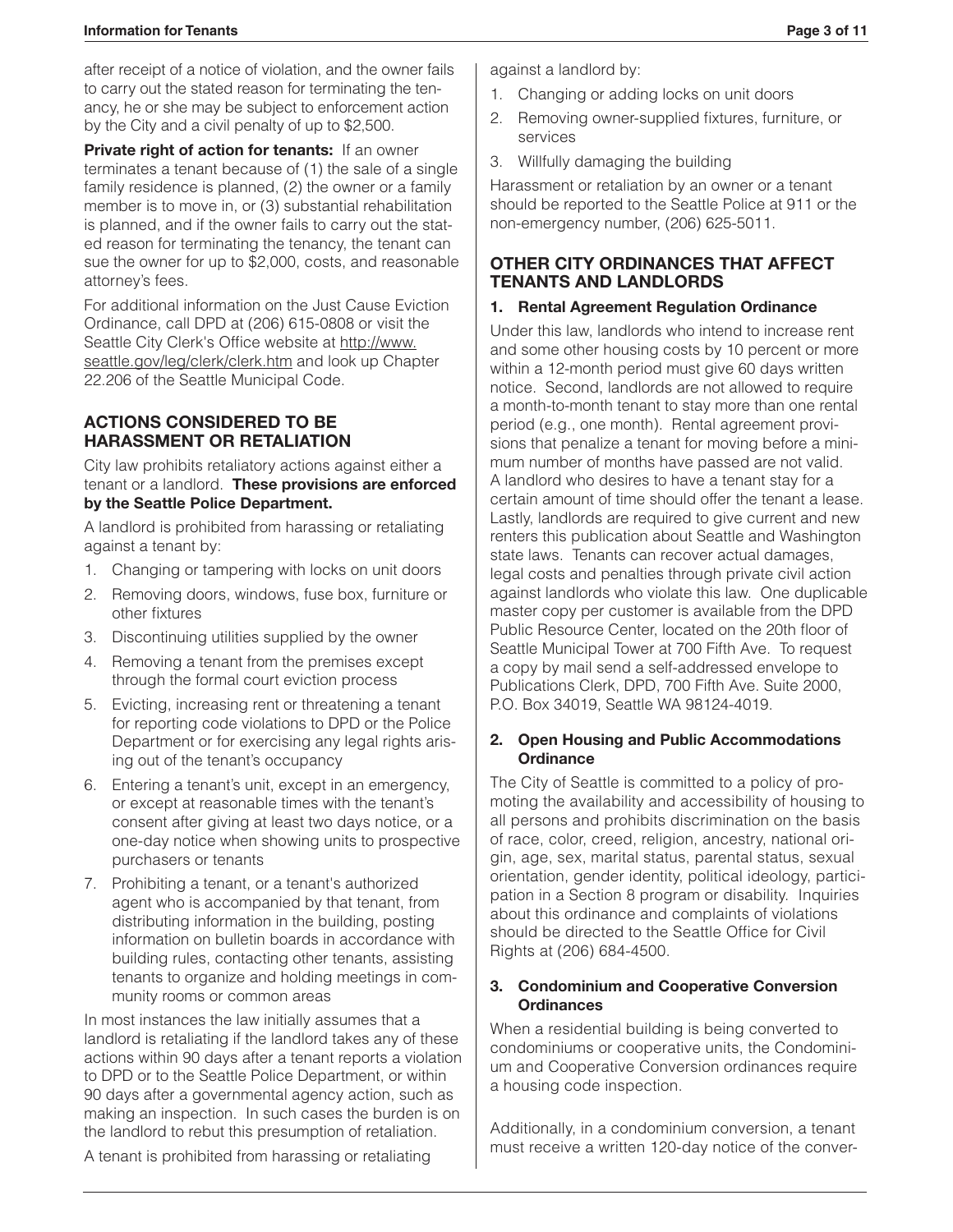sion. If the tenant decides not to buy his or her unit, the tenant may be eligible to receive the equivalent of three (3) months' rent in relocation assistance if the tenant's annual income, from all sources, does not exceed 80 percent of the area median income, adjusted for household size. A household which otherwise qualifies to receive relocation benefits and which includes a member sixty-five (65) years of age or older or an individual with "special needs", as defined in the ordinance, may qualify for additional assistance.

In a cooperative conversion, a tenant must receive a 120-day notice of intention to sell the unit. If the tenant decides not to buy his or her unit, the tenant must be pay \$500.00 in relocation assistance.

Relocation assistance is paid directly to the tenant by the property owner or developer. The assistance must be paid no later than the date on which a tenant vacates his or her unit.

For further information, contact DPD Code Compliance at (206) 615-0808.

#### **4. Tenant Relocation Assistance Ordinance**

This ordinance applies when tenants are displaced by housing demolition, change of use, substantial rehabilitation, or by removal of use restrictions from subsidized housing. A property owner who plans development activity must obtain a tenant relocation license and a building or use permit before terminating a tenancy. All tenants must receive a 90-day notice of the activity that will require them to move. Eligible low income tenants, whose annual income cannot exceed 50% of the area median income, receive cash relocation assistance. Call DPD at (206) 615-0808 for more information.

#### **5. Repair and Maintenance—Housing and Building Maintenance Code**

This ordinance requires owners to meet certain minimum standards and keep buildings in good repair. After first requesting the owner to make repairs, a tenant can report needed repairs by calling DPD at (206) 615-0808. If an inspector finds code violations, the owner will be required to make needed corrections.

## **6. Third Party Billing Ordinance**

This ordinance defines rules for landlords who, by themselves or through private companies, bill tenants for City provided utilities (water, sewer, garbage, electric services) separately from their rent. The ordinance applies to all residential buildings having three or more housing units.

The rules require a landlord or billing agent to provide tenants with specific information about their bills and to disclose their billing practices, either in a rental agreement or in a separate written notice. It is a violation of the ordinance if a landlord imposes a new

billing practice without appropriate notice.

A tenant can dispute a third-party billing by notifying the billing agent and explaining the basis for the dispute. This must be done within 30 days of receiving a bill. The billing agent must contact the tenant to discuss the dispute within 30 days of receiving notice of the dispute. A tenant can also file a complaint with the Seattle Office of the Hearing Examiner or take the landlord to court. If the Hearing Examiner or court rules in favor of the tenant, the landlord could be required to pay a penalty.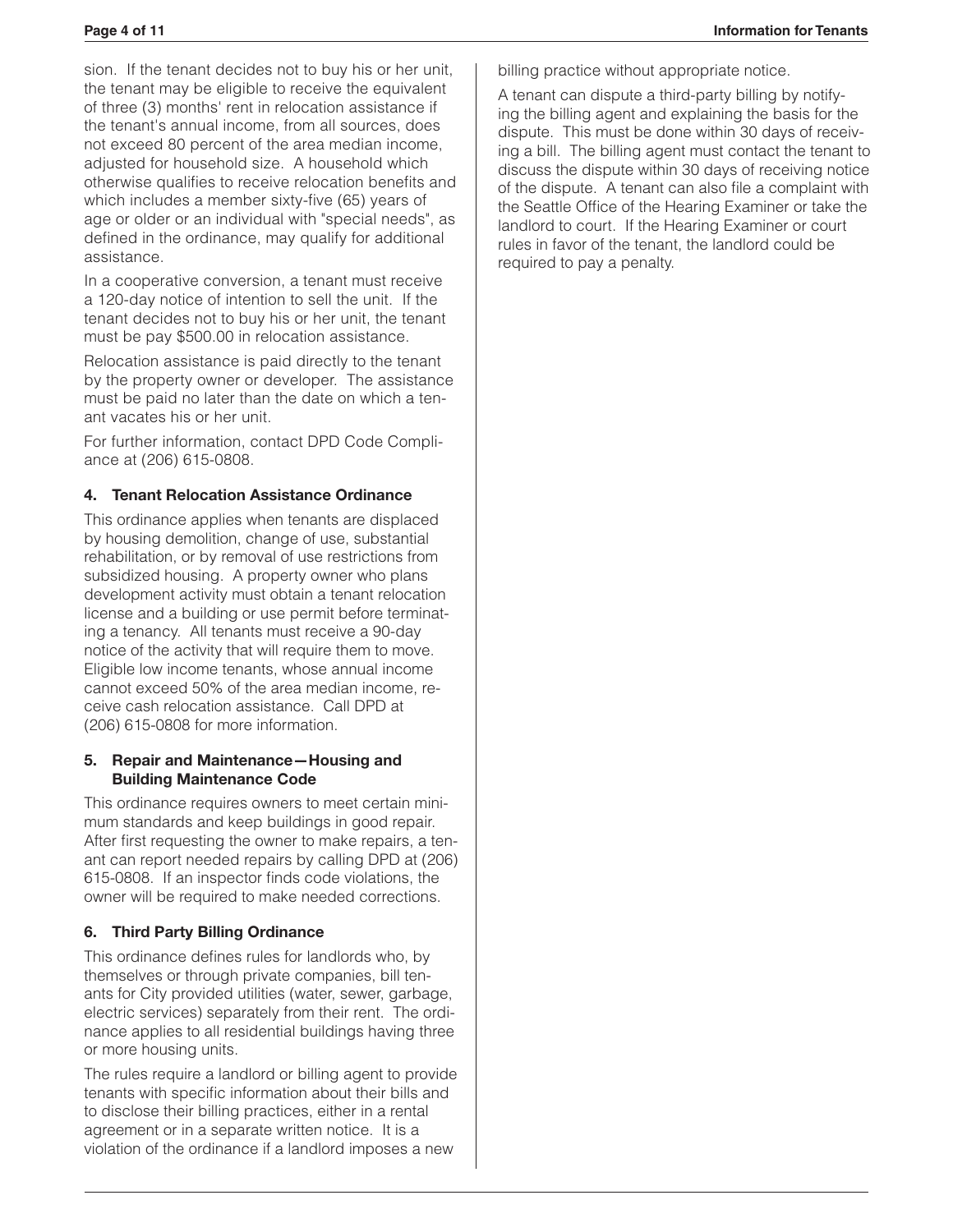## **The Washington Residential Landlord-Tenant Act**

## **Chapter 59.18 RCW. For more information, call (206) 464-6811**

Most tenants who rent a place to live come under the state's Residential Landlord-Tenant Act. However, certain renters are specifically excluded from the law. [See RCW 59.18.415] at http://apps.leg.wa.gov/RCW/ and type in 59.18. 415.

Those who are generally not covered by the Act are:

- Renters of a space in a mobile home park are usually covered by the state's Mobile Home Landlord-Tenant Act (RCW 59.20). However, renters of both a space and a mobile home are usually covered by the residential law.
- Residents in hotels and motels; residents of public or private medical, religious, educational, recreational or correctional institutions; residents of a single family dwelling which is rented as part of a lease of agricultural land; residents of housing provided for seasonal farm work.
- Tenants with an earnest money agreement to purchase the dwelling. Tenants who lease a single family dwelling with an option to purchase, if the tenant's attorney has approved the face of the lease. Tenants who have signed a lease option agreement but have not yet exercised that option are still covered.
- Tenants who are employed by the landlord, when their agreement specifies that they can only live in the rental unit as long as they hold the job (such as an apartment house manager).
- Tenants who are leasing a single family dwelling for one year or more, when their attorney has approved the exemption.
- Tenants who are using the property for commercial rather than residential purposes.

## **RIGHTS OF ALL TENANTS**

Regardless of whether they are covered by the Residential Landlord-Tenant Act, all renters have these basic rights under other state laws: the Right to a livable dwelling; Protection from unlawful discrimination; Right to hold the landlord liable for personal injury or property damage caused by the landlord's negligence; Protection against lockouts and seizure of personal property by the landlord.

## **TYPES OF RENTAL AGREEMENTS**

**Month-to-Month Agreement.** This agreement is for an indefinite period of time, with rent usually payable on a monthly basis or other short term period. The

agreement itself can be in writing or oral, but if any type of fee or refundable deposit is collected, the agreement must be in writing. [RCW 59.18.260]

A month-to-month agreement continues until either the landlord or tenant gives the other written notice at least 20 days before the end of the rental period. In the situation of a conversion to a condominium or a change in the policy excluding children the landlord must provide 90 days written notice to the tenant. [RCW 59.18.200] The rent can be increased or the rules changed at any time, provided the landlord gives the tenant written notice at least 30 days before the effective date of the rent increase or rule change. [RCW 59.18.140]

**Lease.** A lease requires the tenant to stay for a specific amount of time and restricts the landlord's ability to change the terms of the rental agreement. A lease must be in writing to be valid. During the term of the lease, the rent cannot be raised or the rules changed unless both landlord and tenant agree. Leases of one year or more can be exempt from the Landlord-Tenant Act if the tenant's attorney has approved such an exemption.

## **ILLEGAL DISCRIMINATION**

Federal law prohibits most landlords from refusing to rent to a person or imposing different rental terms on a person because of race, color, religion, sex, handicap, familial status (having children or seeking custody of children), or national origin. [Fair Housing Act 42 USC s. 3601 et.seq. 1988] State law recognizes protection to the same individuals as well as for marital status, creed, the presence of sensory, mental, or physical disability. If you think you have been denied rental housing or have been the victim of housing discrimination file a written complaint with the Washington State Human Rights Commission. You may also file a complaint with the federal Fair Housing Section of the Department of Housing and Urban Development or your local city human rights department.

## **LIABILITY**

Once the tenant has signed a rental agreement, he or she must continue to pay the rent to maintain their eligibility to bring actions under this act. The tenant should also understand what he or she is responsible for in the maintenance of the property. While the landlord is responsible for any damage which occurs due to his or her negligence, the tenant must be prepared to accept responsibility for damages he or she causes.

## **ILLEGAL PROVISIONS IN RENTAL AGREEMENTS**

Some provisions which may appear in rental agreements or leases are not legal and cannot be enforced under the law. [RCW 59.18.230] These include:

A provision which waives any right given to tenants by the Landlord-Tenant Act or that surren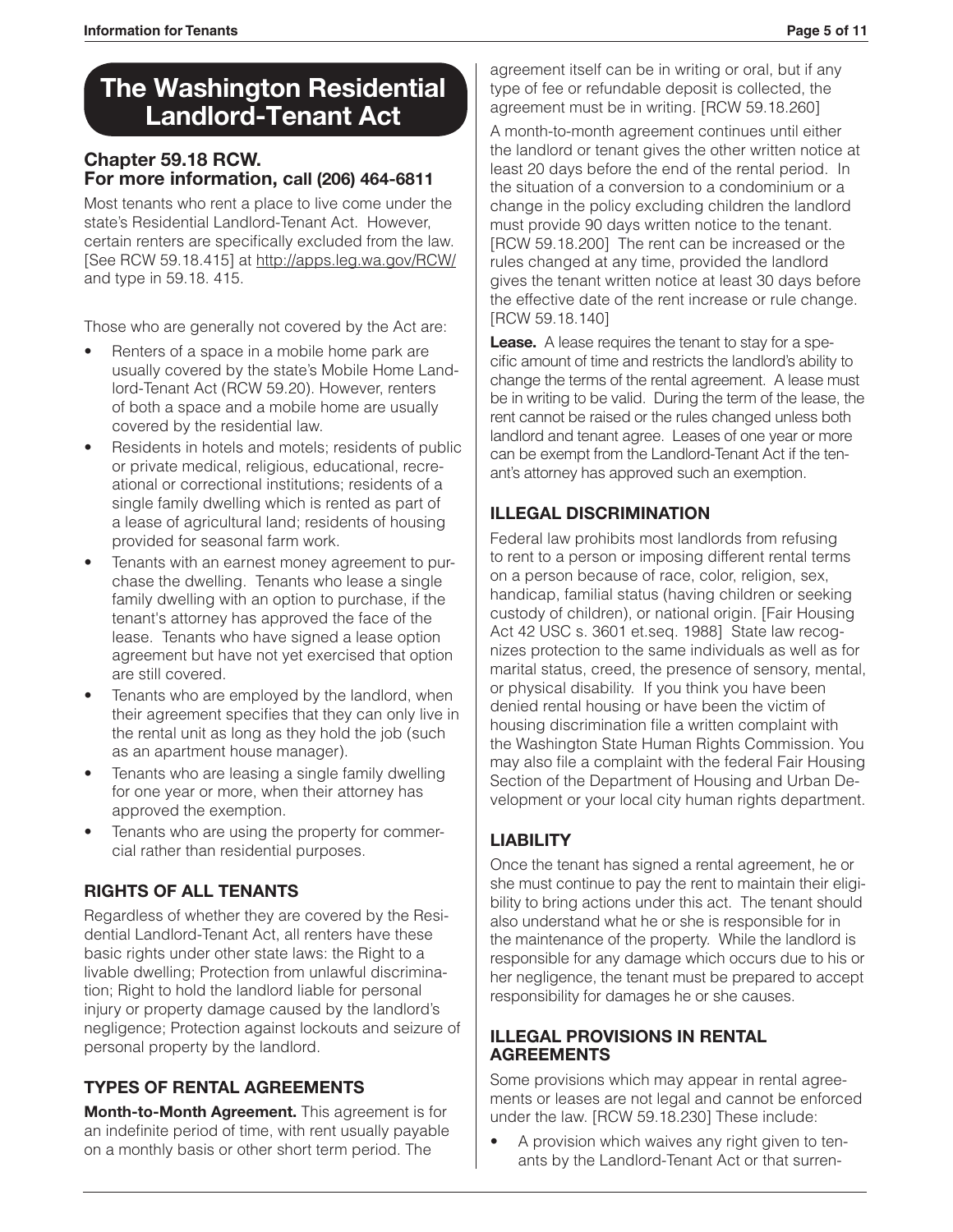ders tenants' right to defend themselves in court against a landlord's accusations.

- A provision stating the tenant will pay the landlord's attorney's fees under any circumstances if a dispute goes to court.
- A provision which limits the landlord's liability in situations where the landlord would normally be responsible.
- A provision which requires the tenant to agree to a particular arbitrator at the time of signing the rental agreement.
- A provision allowing the landlord to enter the rental unit without proper notice.
- A provision requiring a tenant to pay for all damage to the unit, even if it is not caused by tenants or their guests.
- A provision that allows the landlord to seize a tenant's property if the tenant falls behind in rent.

#### **PRIVACY—LANDLORD'S ACCESS TO THE RENTAL [RCW 59.18.150]**

The landlord must give the tenant at least a two day notice of his intent to enter at reasonable times. However, tenants must not unreasonably refuse to allow the landlord to enter the rental where the landlord has given at least one-day's notice of intent to enter at a specified time to exhibit the dwelling to prospective or actual purchasers or tenants. The law says that tenants shall not unreasonably refuse the landlord access to repair, improve, or service the dwelling. In case of an emergency, or if the property has been abandoned, the landlord can enter without notice. The landlord still must get the tenant's permission to enter, even if the required advance notice has been given.

## **DEPOSITS AND OTHER FEES**

#### **Refundable deposits**

Under the Landlord-Tenant Act, the term "deposit" can only be applied to money which can be refunded to the tenant. If a refundable deposit is collected, the law requires:

- The rental agreement must be in writing. It must say what each deposit is for and what the tenant must do in order to get the money back. [RCW 59.18.260]
- The tenant must be given a written receipt for each deposit. [RCW 59.18.270]
- A checklist or statement describing the condition of the rental unit must be filled out. The landlord and the tenant must sign it, and the tenant must be given a signed copy. (The Consumer Resource Center of the Attorney General's Office offers a free sample checklist for this purpose.) [RCW 59.18.260]
- The deposits must be placed in a trust account in a bank or escrow company. The tenant must be

informed in writing where the deposits are being kept. Unless some other agreement has been made in writing, any interest earned by the deposit belongs to the landlord. [RCW 59.18.270]

#### **Non-refundable fees**

These will not be returned to the tenant under any circumstances. If a non-refundable fee is being charged, the rental agreement must be in writing and must state that the fee will not be returned. A non-refundable fee cannot legally be called a "deposit." [RCW 59.18.285]

#### **LANDLORD'S RESPONSIBILITIES [RCW 59.18.060]**

The landlord must:

- Maintain the dwelling so it does not violate state and local codes in ways which endanger tenants' health and safety
- Maintain structural components, such as roofs, floors and chimneys, in reasonably good repair.
- Maintain the dwelling in reasonably weather tight condition
- Provide reasonably adequate locks and keys.
- Provide the necessary facilities to supply heat, electricity, hot and cold water
- Provide garbage cans and arrange for removal of garbage, except in single family dwellings
- Keep common areas, such as lobbies, stairways and halls, reasonably clean and free from hazards
- Control pests before the tenant moves in. The landlord must continue to control infestations except in single family dwellings, or when the infestation was caused by the tenant
- Make repairs to keep the unit in the same condition as when the tenant moved in—except for normal wear and tear
- • Keep electrical, plumbing and heating systems in good repair, and maintain any appliances which are provided with the rental
- Inform the tenant of the name and address of the landlord or landlord's agent
- Supply hot water as reasonably required by tenant
- Provide written notice of fire safety and protection information and ensure that the unit is equipped with working smoke detectors when a new tenant moves in. (Tenants are responsible for maintaining detectors.) Except for single family dwellings, the notice must inform the tenant on how the smoke detector is operated and about the building's fire alarm and/or sprinkler system, smoking policy, and plans for emergency notification, evacuation and relocation, if any. Multifamily units may provide this notice as a checklist disclosing the building's fire safety and protection devices and a diagram showing emergency evacuation routes.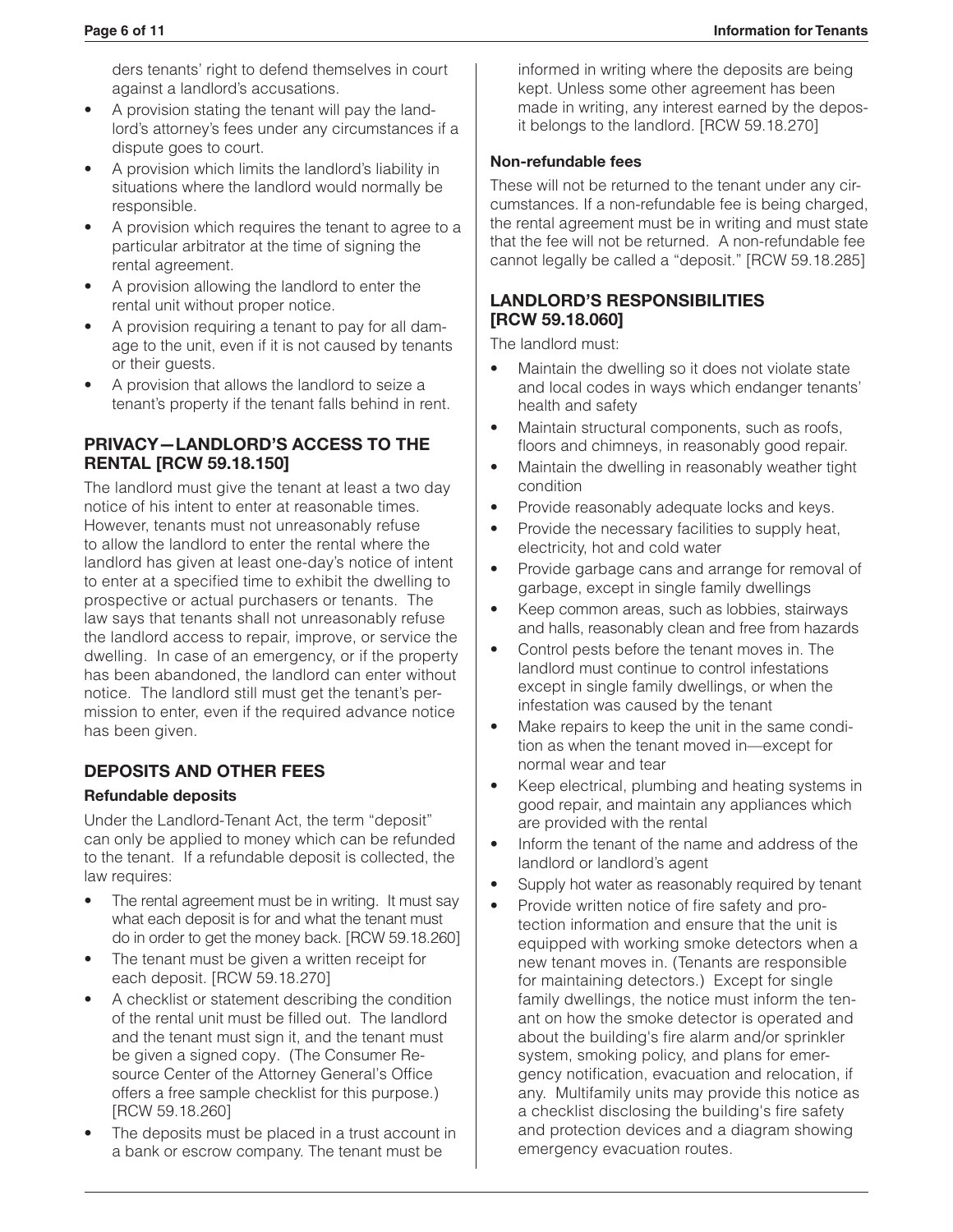#### **Information for Tenants Page 7 of 11**

- Provide tenants with information provided or approved by the Department of Health about the health hazards of indoor mold, including how to control mold growth to minimize health risks, when a new tenant moves in. The landlord may give written information individually to each tenant, or may post it in a visible, public location at the dwelling unit property. The information can be obtained at www.doh.wa.gov/ehp/ts/IAQ/mold-notification.htm.
- Investigate if a tenant is engaged in gang-related activity when another tenant notifies the landlord of gang-related activity by serving a written notice and investigation demand to the landlord. [RCW 59.18.180]

## **TENANT'S RESPONSIBILITIES [RCW 59.18.130]**

A tenant is required to:

- Pay rent, and any utilities agreed upon
- Comply with any requirements of city, county or state regulations
- Keep the rental unit clean and sanitary
- Dispose of the garbage properly
- Pay for fumigation of infestations caused by the tenant
- Properly operate plumbing, electrical and heating systems
- Not intentionally or carelessly damage the dwelling
- Not permit "waste" (substantial damage to the property) or "nuisance" (substantial interference with other tenant's use of property)
- Maintain smoke detection devices including battery replacement
- Not engage in activity at the premises that is imminently hazardous to the physical safety of other persons on the premises and that entails a physical assault on a person or unlawful use of a firearm or other deadly weapon resulting in an arrest [RCW 59.18.352]
- When moving out, restore the dwelling to the same conditions as when the tenant moved in, except for normal wear and tear

#### **THREATENING BEHAVIOR BY A TENANT OR LANDLORD [RCW 59.18.352 and .354]**

If one tenant threatens another with a firearm or other deadly weapon, and the threatening tenant is arrested as a result of the threat, the landlord may terminate the tenancy of the offending tenant (although the landlord is not required to take such action). If the landlord does not file unlawful detainer action, the threatened tenant may choose to give written notice and move without further obligation under the rental agreement. If a landlord threatens a tenant under similar circumstances, the tenant may choose to give notice and move. In both cases, the threatened tenant does not have to pay rent for any day following the

date of leaving, and is entitled to receive a pro-rated refund of any prepaid rent.

#### **MAKING CHANGES TO THE MONTH-TO-MONTH AGREEMENT**

Generally speaking, if the landlord wants to change the provisions of a month-to-month rental agreement, such as raising the rent or changing rules, the tenant must be given at least 30 days notice in writing. These changes can only become effective at the beginning of a rental period (the day the rent is due). Notice which is less than 30 days will be effective for the following rental period.

If the landlord wishes to convert the unit to a condominium, the tenant must be given a 90-day notice. [RCW 59.18.200]

## **MAKING CHANGES TO LEASES**

Under a lease, in most cases, changes during the lease term cannot be made unless both landlord and tenant agree to the proposed change.

If the property is sold. The sale of the property does not automatically end a tenancy. When a rental unit is sold, tenants must be notified of the new owner's name and address, either by certified mail, or by a revised posting on the premises. All deposits paid to the original owner must be transferred to the new owner, who must put them in a trust or escrow account. The new owner must promptly notify tenants where the deposits are being held.

## **HOW TO HANDLE REPAIRS**

A tenant must be current in the payment of rent including all utilities to which the tenant has agreed in the rental agreement to pay before exercising any statutory remedies, such as repair options. [RCW 59.18.080]

**Required Notice** [RCW 59.18.070] When something in the rental unit needs to be repaired, the first step is for the tenant to give written notice of the problem to the landlord or person who collects the rent.

The notice must include the address and apartment number of the rental; the name of the owner, if known; and a description of the problem. After giving notice, the tenant must wait the required time for the landlord to begin making repairs. Those required waiting times are: 24 hours for no hot or cold water, heat or electricity, or for a condition which is imminently hazardous to life; 72 hours for repair of refrigerator, range and oven, or a major plumbing fixture supplied by landlord; 10 days for all other repairs.

**Tenant's Options** [RCW 59.18.090] If repairs are not started within the required time and if the tenant is paid up in rent and utilities, the following options can be used:

1) Tenant can give written notice to the landlord and move out immediately. Tenants are entitled to a pro-rated refund of their rent, as well as the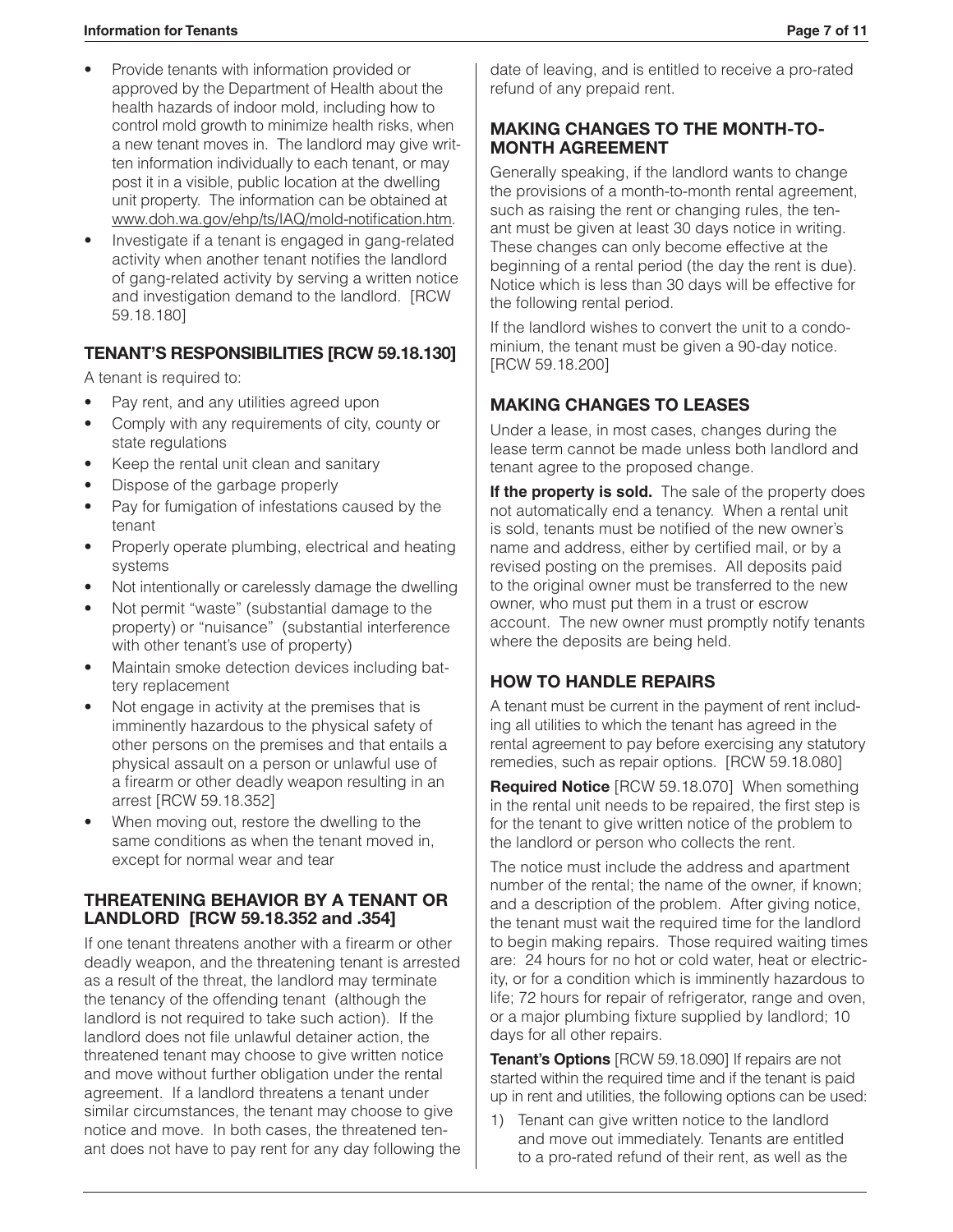deposits they would normally get back.

- 2) Litigation or arbitration can be used to work out the dispute.
- 3) The tenant can hire someone to make the repairs. In many cases the tenant can have the work done and then deduct the cost from the rent. [RCW 59.18.100] (This procedure cannot be used to force a landlord to provide adequate garbage cans.)

**An Important Note:** If the repair is one that has a 10-day waiting period, the tenant cannot contract to have the work done until 10 days after the landlord receives notice, or five days after the landlord receives the estimate, whichever is later.

 To follow this procedure a tenant must: Submit a good faith estimate from a licensed or registered tradesperson, if one is required, to the landlord. After the waiting period, the tenant can contract with the lowest bidder to have the work done. After the work is completed, the tenant pays the tradesperson and deducts the cost from the rent payment. The landlord must be given the opportunity to inspect the work. The cost of each repair cannot exceed one month's rent; total cost cannot exceed two month's rent in any 12-month period.

 If a large repair which affects a number of tenants needs to be made, the tenants can join together, follow the proper procedure, and have the work done. Then each can deduct a portion of the cost from their rent.

- 4) The tenant can make the repairs and deduct the cost from the rent, if the work does not require a licensed or registered tradesperson. The same procedure is followed as for (2) above. However, the cost limit is one half of one month's rent.
- 5) Rent in Escrow After notice of defective conditions, and after appropriate government certification of defect, and waiting periods have passed, then tenants may place their monthly rent payments in an escrow account. For copies of the law (RCW 59.18) write to the Code Reviser or consult your attorney.

## **ILLEGAL LANDLORD ACTIONS**

**Lockouts.** [RCW 59.18.290] The law prohibits landlords from changing locks, adding new locks, or otherwise making it impossible for the tenant to use the normal locks and keys. Even if a tenant is behind in rent, such lockouts are illegal.

A tenant who is locked out can file a lawsuit to regain entry. Some local governments also have laws against lockouts and can help a tenant who has been locked out of a rental. For more information contact your city or county government.

**Utility shutoffs.** [RCW 59.18.300] The landlord may not shut off utilities because the tenant is behind in rent, or to force a tenant to move out. Utilities may only be shut off by the landlord so that repairs may be made, and only

for a reasonable amount of time. If a landlord intentionally does not pay utility bills so the service will be turned off, that could be considered an illegal shutoff. If the utilities have been shut off by the landlord, the tenant should first check with the utility company to see if it will restore service. If it appears the shutoff is illegal, the tenant can file a lawsuit. If the tenant wins in court, the judge can award the tenant up to \$100 per day for the time without service, as well as attorney's fees.

**Taking the tenant's property.** [RCW 59.18.310] The law allows a landlord to take a tenant's property only in the case of abandonment. A clause in a rental agreement which allows the landlord to take a tenant's property in other situations is not valid. If the landlord does take a tenant's property illegally, the tenant may want to contact the landlord first. If that is unsuccessful, the police can be notified. If the property is not returned after the landlord is given a written request, a court could order the landlord to pay the tenant up to \$100 for each day the property is kept — to a total of \$1,000. [RCW 59.18.230(4)]

**Renting condemned property.** [RCW 59.18.085] The landlord may not rent units which are condemned or unlawful to occupy due to existing uncorrected code violations. The landlord can be held liable for three months rent or treble damages, whichever is greater, as well as costs and attorneys fees for knowingly renting the property.

**Retaliatory actions.** [RCW 59.18.240 -.250] If the tenant exercises rights under the law, such as complaining to a government authority or deducting for repairs, the law prohibits the landlord from taking retaliatory action. Examples of retaliatory actions are raising the rent, reducing services provided to the tenant, or evicting the tenant. The law initially assumes that these steps are retaliatory if they occur within 90 days after the tenant's action, unless the tenant was in some way violating the statute when the change was received. If the matter is taken to court and the judge finds in favor of the tenant, the landlord can be ordered to reverse the retaliatory action, as well as pay for any harm done to the tenant and pay the tenant's attorney fees.

## **ENDING THE AGREEMENT**

**Proper Notice to Leave for Leases.** If the tenant moves out at the expiration of a lease, in most cases it is not necessary to give the landlord a written notice. However, the lease should be consulted to be sure a formal notice is not required. If a tenant stays beyond the expiration of the lease, and the landlord accepts the next month's rent, the tenant then is assumed to be renting under a month-to-month agreement.

A tenant who leaves before a lease expires is responsible for paying the rent for the rest of the lease. However, the landlord must make an effort to re-rent the unit at a reasonable price. If this is not done, the tenant may not be liable for rent beyond a reasonable period of time.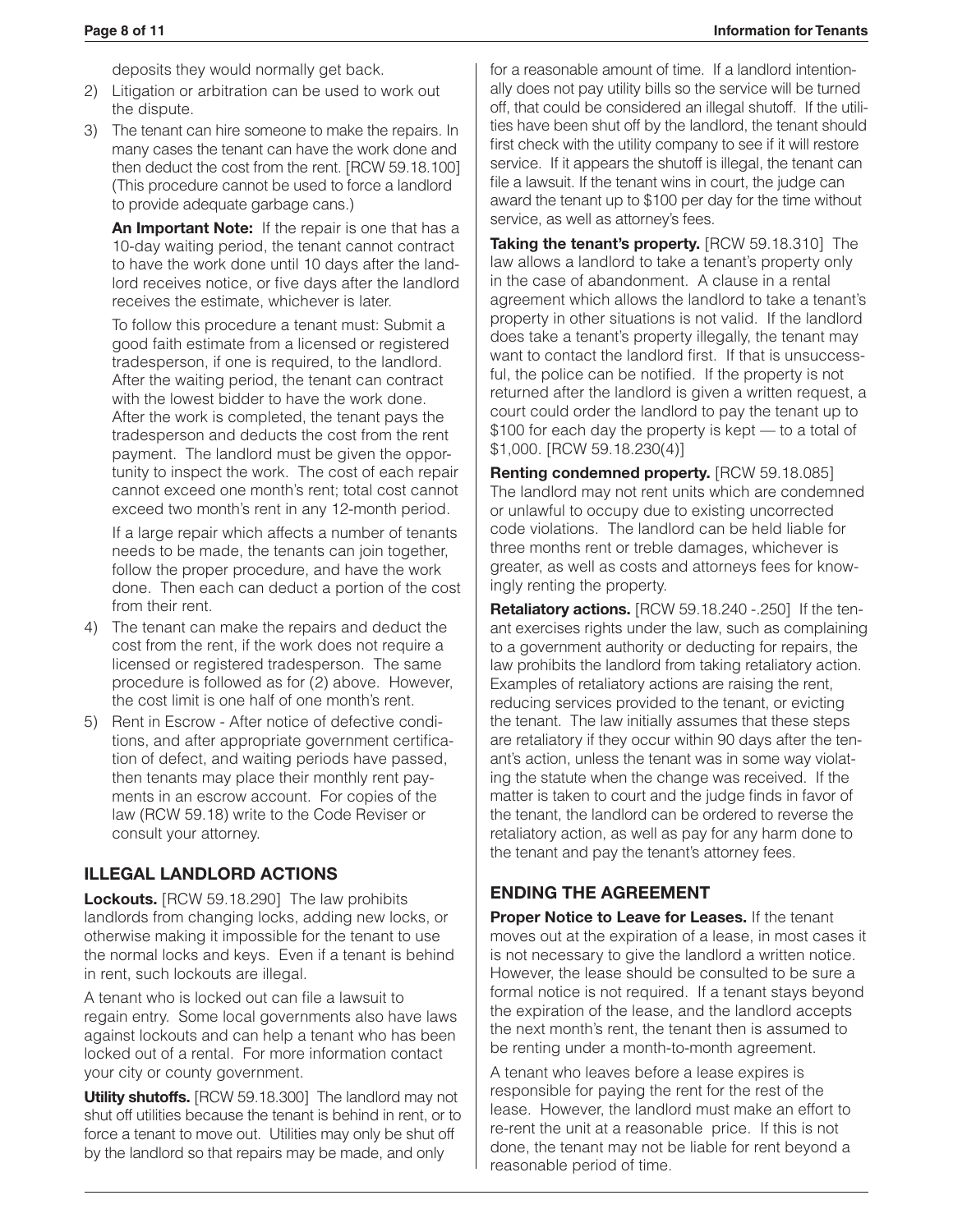**Proper Notice to Leave for Leases—Armed Forces** 

**Exception.** A lease can be terminated when the tenant is a member of the armed forces (including the national guard or armed forces reserve), if the tenant receives reassignment or deployment orders, provided the tenant informs the landlord no later than seven days after the receipt of such orders. In these circumstances, the tenancy may also be terminated by the tenant's spouse or dependent.

**Proper Notice to Leave for Month-to-Month Agreements.** When a tenant wants to end a month-tomonth rental agreement, written notice must be given to the landlord.

The notice must be received at least 20 days before the end of the rental period (the day before the rent is due). The day which the notice is delivered does not count. A landlord cannot require a tenant to give more than 20 days notice when moving out. When a landlord wants a month-to-month renter to move out, a 20-day notice is required. If a tenant moves out without giving proper notice, the law says the tenant is liable for rent for the lesser of: 30 days from the day the next rent is due, or 30 days from the day the landlord learns the tenant has moved out. However, the landlord has a duty to try and find a new renter. If the dwelling is rented before the end of the 30 days, the former tenant must pay only until the new tenant begins paying rent.

**Proper Notice to Leave for Month-to-Month Agreements—Armed Forces Exception.** A monthto-month tenancy can be terminated with less than 20 days written notice when the tenant is a member of the armed forces (including the national guard or armed forces reserve), if the tenant receives reassignment or deployment orders that do not allow for a 20-day notice. In these circumstances, the tenancy may also be terminated by the tenant's spouse or dependent.

**Violation of Protection Order.** A tenant who has given written notice to the landlord that he or she or a household member was a victim of domestic violence, sexual assault or stalking, may immediately terminate a rental agreement when a valid order for protection has been violated or the tenant has notified the appropriate law enforcement officers of the violation. A copy of the order must be made available to the landlord. The tenant must terminate the rental agreement within 90 days of the act or event leading to the protection order or report to appropriate law enforcement. [RCW 59.18.575]

## **RETURN OF DEPOSITS [RCW 59.18.280]**

After a tenant moves out, a landlord has 14 days in which to return the deposits, or give the tenant a written statement of why all or part of the money is being kept. It is advisable for the tenant to leave a forwarding address with the landlord when moving out.

Under the law, the rental unit must be restored to the same condition as when the tenant moved in, except for normal wear and tear. Deposits cannot be used to cover normal wear and tear; or damage that existed when the tenant moved in.

The landlord is in compliance with the law if the required payment, statement, or both, are deposited in the U.S. Mail with First Class postage paid, within 14 days. If the tenant takes the landlord to court, and it is ruled that the landlord intentionally did not give the statement or return the money, the court can award the tenant up to twice the amount of the deposit.

## **EVICTIONS**

**For not paying rent.** If the tenant is even one day behind in rent, the landlord can issue a three-day notice to pay or move out. If the tenant pays all the rent due within three days, the landlord must accept it and cannot evict the tenant. A landlord is not required to accept a partial payment. [RCW 59.12.030, 59.18.115(5)]

**For not complying with the terms of the rental agreement.** If the tenant is not complying with the rental agreement (for example, keeping a cat when the agreement specifies no pets are allowed), the landlord can give a 10-day notice to comply or move out. If the tenant satisfactorily remedies the situation within that time, the landlord cannot continue the eviction process.

**For creating a "waste or nuisance."** If a tenant destroys the landlord's property, uses the premises for unlawful activity including gang- or drug-related activities, damages the value of the property or interferes with other tenant's use of the property, the landlord can issue a three-day notice to move out. The tenant must move out after this kind of notice. There is no option to stay and correct the problem.

**For violations within drug and alcohol free housing.** If a tenant enrolled in a program of recovery in drug and alcohol free housing for less than two years uses, possesses, or shares alcohol or drugs the landlord can give a three-day notice to move out. If the tenant cures the violation within one day, the rental agreement does not terminate. If the tenant fails to remedy the violation within one day, he or she must move out and the rental agreement is terminated. If the tenant engages in substantially the same behavior within six months, the landlord can give a three-day notice to move out and the tenant has no right to cure the subsequent violation.

**For no cause.** Except in the city of Seattle, landlords can terminate a month-to-month tenancy without having or stating a particular reason, as long as the termination is not discriminatory or retaliatory.

If the landlord wants a tenant to move out and does not give a reason, the tenant must be given a 20-day notice to leave. The tenant must receive the notice at least 20 days before the next rent is due. The tenant can only be required to move out at the end of a rental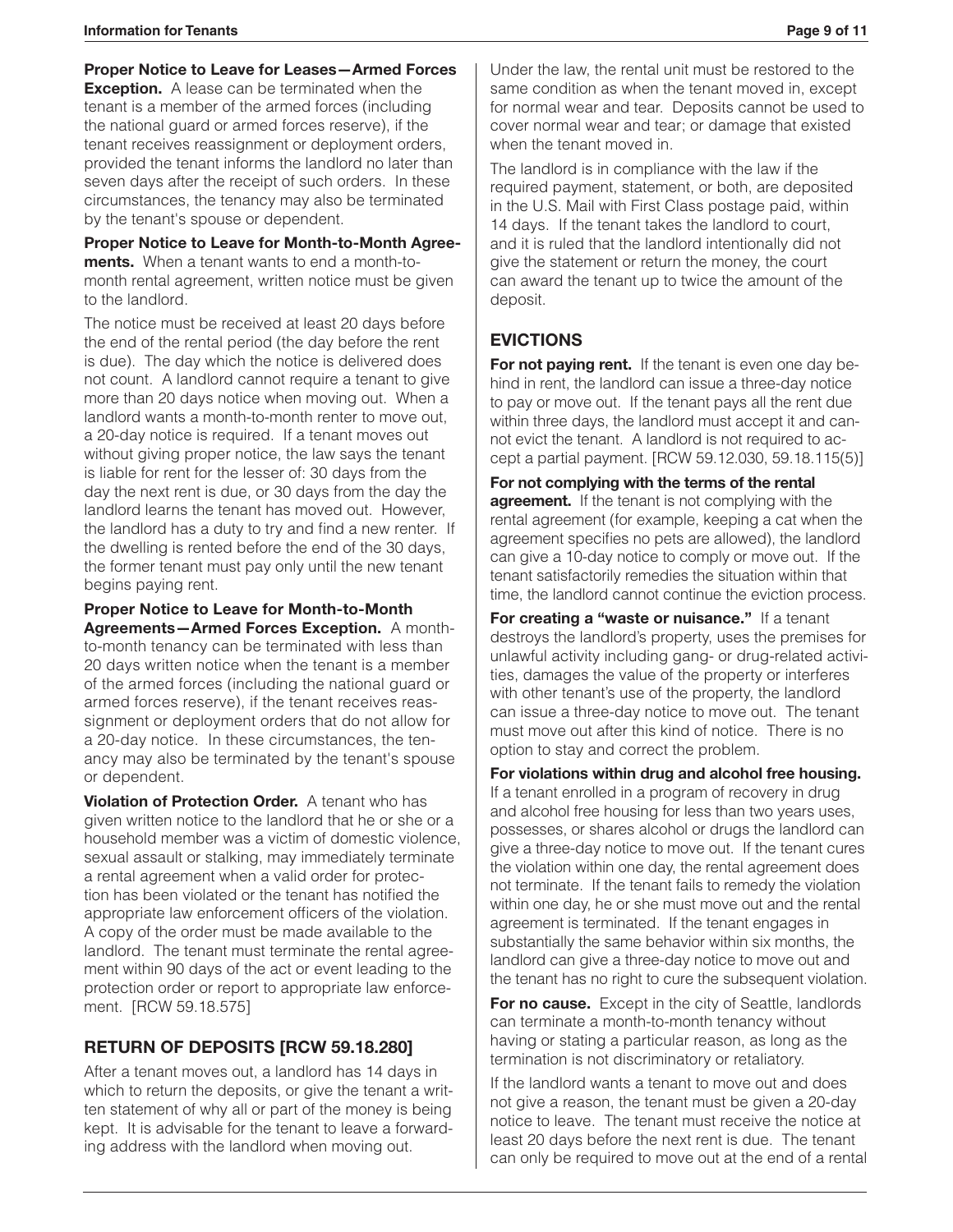period (the day before a rental payment is due). Usually, a 20-day notice cannot be used if the tenant has signed a lease. Check the specific rental document to determine if a lease can be ended this way.

In order for a landlord to take legal action against a tenant who does not move out, notice must be given in accordance with the unlawful detainer law (RCW 59.12.040).

If the tenant continues to occupy the rental in violation of a notice to leave, the landlord must then go to court to begin what is called an "unlawful detainer" action. If the court rules in favor of the landlord, the sheriff will be instructed to move the tenant out of the rental if the tenant does not leave voluntarily. The only legal way for a landlord to move a tenant physically out of a unit is by going through the courts and the sheriff's office.

#### **ABANDONMENT RELATED TO FAILURE TO PAY RENT [RCW 59.18.310]**

Under the law, abandonment occurs when a tenant has both fallen behind in rent and has clearly indicated by words or actions an intention not to continue living in the rental.

When a rental has been abandoned, the landlord may enter the unit and remove any abandoned property. It must be stored in a reasonably secure place. A notice must be mailed to the tenant saying where the property is being stored and when it will be sold. If the landlord does not have a new address for the tenant, the notice should be mailed to the rental address, so it can be forwarded by the U.S. Postal Service.

How long a landlord must wait before selling abandoned property depends on the value of the goods. If the total value of property is less than \$50, the landlord must mail a notice of the sale to the tenant and then wait seven(7) days. Family pictures, keepsakes and personal papers cannot be sold until forty-five (45) days after the landlord mails the notice of abandonment to the tenant.

If the total value of the property is more than \$50, the landlord must mail a notice of the sale to the tenant and then wait forty-five (45) days. Personal papers, family pictures, and keepsakes can be sold at the same time as other property.

The money raised by the sale of the property goes to cover money owed to the landlord, such as back rent and the cost of storing and selling the goods. If there is any money left over, the landlord must keep it for the tenant for one (1) year. If it is not claimed within that time, it belongs to the landlord.

If a landlord takes a tenant's property and a court later determines there had not actually been an abandonment, the landlord could be ordered to compensate the tenant for loss of the property, as well as paying court and attorney costs.

Within fourteen (14) days of learning of an abandonment, the landlord is responsible for either returning a tenant's deposit or providing a statement of why the deposit is being kept.

## **ABANDONMENT RELATED TO EVICTION [RCW 59.18.312]**

When a tenant has been served with a writ of restitution in an eviction action, the tenant will receive written notification of the landlord's responsibilities regarding storing the tenant's property that is left behind after the premises is vacant. Tenants will be provided with a form to request the landlord store the tenants's property.

A landlord is required to store the tenant's property if the tenant makes a written request for storage within three (3) days of service of the writ of restitution or if the landlord knows that the tenant is a person with a disability that prevents the tenant from making a written request and the tenant has not objected to storage. The written request for storage may be served by personal delivery, or by mailing or faxing to the landlord at the address or fax number identified on the request form provided by the landlord.

After the Writ of Restitution has been executed, the landlord may enter the premises and take possession of any of the tenant's remaining belongings. Without a written request from the tenant, the landlord may choose to store the tenant's property or deposit the tenant's property on the nearest public property. If the landlord chooses to store the tenant's property, whether requested or not, it may not be returned to the tenant until the tenant pays the actual or reasonable costs of moving and storage, whichever is less within thirty (30) days.

If the total value of the property is more than \$100.00, the landlord must notify the tenant of the pending sale by personal delivery or mail to the tenant's last known address. After thirty (30) days from the date of the notice, the landlord may sell the property, including personal papers, family pictures, and keepsakes and dispose of any property not sold.

If the total value of the property is \$100.00 or less, the landlord must notify the tenant of the pending sale by personal delivery or mail to the tenant's last known address. After seven (7) days from the date of the notice, the landlord may sell or dispose of the property except for personal papers, family pictures, and keepsakes.

The proceeds from the sale of the property may be applied towards any money owed to the landlord for the actual and reasonable costs of moving and storing of the property, whichever is less. The costs can-